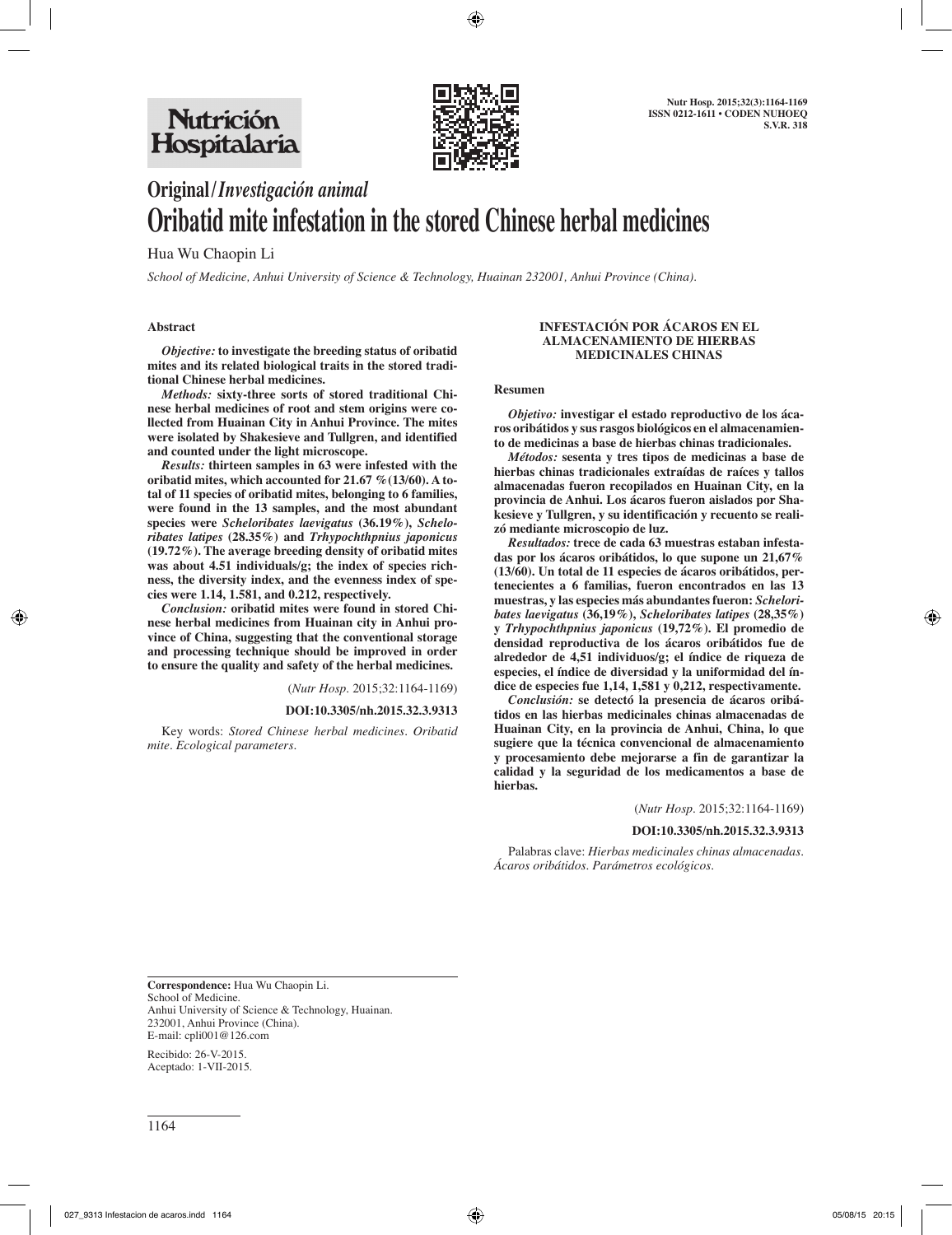## **Introduction**

Oribatid mites represent one of the common microarthropods, belonging to Arthropoda, Arachinida, Acari, Acariforms, Oribatida, and are found in species of variety. They vary a lot with respect to the morphological features, living habits, breeding materials, reproductive mode and places to breed in., and are known to include 800 genera under 134 families to date. Oribatid mites often breed on the soil surface, plant stems and leaves, and feed on and the organic matter from saprophytic materials and browse of vegetative covers<sup>1</sup>. Previous studies put more interest on the breeding status of oribatid mites in soils because of their special living habits $2-5$ , yet few reports are available on their infestation with the stored traditional Chinese herbs. From January to December of 2012, we conducted a survey on the breeding status of oribatid mites in 63 samples of traditional Chinese herbal medicines of rhizome origin collected from the storages in Huainan area of Anhui province, China. The current study was undertaken to report our findings.

## **Materials and methods**

### *Instruments and materials*

The apparatus and materials used for the experiment included: Sartorius analytical balance (BT214D, Sartorius AG, Germany), optical microscope (Nikon E-400, Japan), stereo microscope (Nikon SMZ-800, Japan), electric vibration sieve machine (85A-B, Fritsch CO. Ltd, Germany), electric heating device in mite (own product), sample screening sieve (ZNS-200, Beijing xingshi CO., China), permanent sealing agent (containing 10% 5 ml chloral hydrate, 20 ml glycerol, 30 g Arabic gum, and 50 ml distilled water), and absolute ethanol (analytical pure, Wuxi Zhangwang CO., China)

### *Methods*

#### Sample collection

The samples were collected from the pharmacies and warehouses of traditional Chinese herbal medicines in Huainan area in Anhui province of China between June and August of 2012. All samples had been stored t for equal to or more than 6 months upon sampling. Three portions, weighing approximately 3 g, were taken from each sample, pouched separately and brought back to the laboratory. To understand the dynamics of oribatid mites, we also sampled the herbs three times every week by the first of week of each season from January through December of 2102, and the results were calculated on mean value.

## Specimen isolation and identification

The samples were initially made to pass through a 40-mesh/per inch on a electrical vibrator to separate the residues. Oribatid mites in the major parts of the herbs were isolated with directicopy and Tullgren, while those in the residues were isolated with waternacopy and redricopy<sup>6</sup>. The specimens isolated were prepared for slide in accordance with the technique by Chaopin Li (1996)<sup>7</sup>, identified under the light microscope for their morphology and counted. Classification of the oribatid mites was in compliance with the taxonomic system described by Krantz  $(1978)^{8.9}$ .

## Data process

The ecological parameters were subjected to statistics for each samples, and calculated as the formula of  $D = N/T \times 100\%$  for the breeding density (N stands for the number detected in each sample, T for the weight of the sample and D for the breeding density). The species richness index were represented by  $R_{\text{Mar}}$  $_{\text{galef}} = (S-1)/\ln N$  (*S* stands for the number of species, *N* denotes the total number of individuals in samples), species diversity index, by  $H_{Shannon-Wiener} = -\sum$ PilnPi  $(Pi = Ni/N)$  is the probability of an individual belonging to the *i* species), and species evenness index,  $J_{\text{p}_{\text{ielou}}}=H'/\text{Hmax}$  (Hmax = lnS).

## **Results**

*The breeding density of oribatid mites in different Chinese medicinal herbal samples and the classification*

Higher breeding density of oribatid mites were observed in common yam rhizome (*Rhizoma Dioscoreae*), American Ginseng (*Radix Panacis Quinquefolii*), Radix Astragali (*Radix Astragali Mongolici*), white peony root (*Radix Paeoniae Alba*), and Abhesive rehamannia root tuber (*Radix Rehmanniae*). The results were listed in table I.

## *Thespecies of Oribatid mites breeding in the Chinese herbal rhizomes*

Of the 63 samples, 13 were infested with the oribatid mites, in which 11 species belonging to 6 families were identified (see Table II). The most abundant species of oribatid mites were *Scheloribates laevigatus* (36.19%), *Scheloribates latipes* (28.35%) and *Trhypochthpnius japonicus* (19.72%).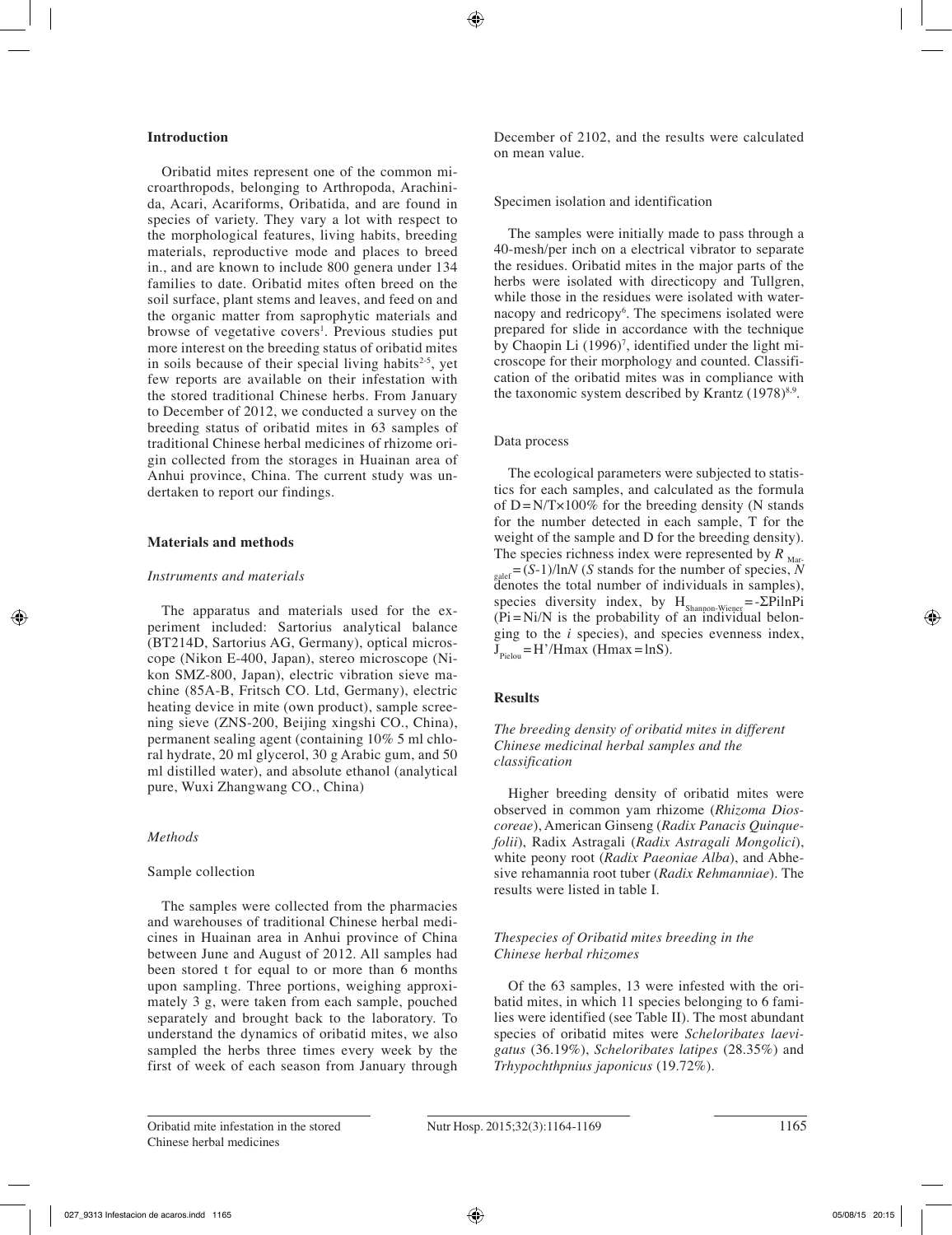| Samples                           | <i>Individuallg</i> | Species of oribatid mites detected                                                                      |  |
|-----------------------------------|---------------------|---------------------------------------------------------------------------------------------------------|--|
| Rhizoma Dioscoreae                | 21.12               | Scheloribates laevigatus, Epilohmannia ovata, Trichoribates novus,<br>Scheloribates latipes             |  |
| Rhizoma Belamcandae               | 9.78                | Scheloribates latipes, Trhypochthoniidae Willmann,<br>Trhypochthonius japonicus                         |  |
| Radix Saposhnikoviae              | 8.41                | Trichoribates novus, Eupterotegaeus armatus                                                             |  |
| Radix Bupleuri Chinensis          | 8.85                | Scheloribates laevigatus, Scheloribates latipes                                                         |  |
| Radix Salviae Miltiorrhizae       | 9.12                | Trichoribates novus, Epilohmannia ovata                                                                 |  |
| Radix Rehmanniae                  | 11.30               | Trichoribates novus, Scheloribates laevigatus, <b>Phanloppla lucorum</b> ,<br>Trhypochthonius japonicus |  |
| Rhizoma Pinelliae                 | 8.30                | Scheloribates laevigatus, Trichoribates novus                                                           |  |
| Rhizoma Polygonati Sibirici Delar | 8.65                | Scheloribates laevigatus, Trhypochthonius japonicus                                                     |  |
| Radix Ophiopogonis Japonici       | 8.18                | Scheloribates laevigatus                                                                                |  |
| Radix Paeoniae Alba               | 12.28               | Scheloribates laevigatus, Trichoribates novus, Hypochthonius minutissima,<br>Scheloribates latipes      |  |
| Radix Astragali Mongolici         | 15.16               | Trichoribates novus, Scheloribates laevigatus, Trhypochthonius tectorum,<br>Trhypochthonius japonicus   |  |
| Radix Ginseng                     | 9.68                | Scheloribates laevigatus, Epilohmannoides terrae                                                        |  |
| Radix Panacis Quinquefolii        | 18.32               | <b>Phanloppla lucorum,</b> Trichoribates novus, Microzetes auxiliaries,<br>Scheloribates latipes        |  |

**Table I** *The Density of Oribatid mites detected in the Chinese herbal medicines of rhizome origins*

# *The ecological parameters of Oribatid mites in different sorts of the Chinese herbal medicines*

In 63 herbal samples, the average breeding density of oribatid mites was approximately 4.51 individuals /g, the index for species richness, diversity and species evenness were 1.14, 1.581 and 0.212, respectively. The highest breeding density of oribatid mites was as-

sociated with common yam rhizome (*Rhizoma Dioscoreae*), American Ginseng (*Radix Panacis Quinquefolii*), Radix Astragali (*Radix Astragali Mongolici*), white peony root (*Radix Paeoniae Alba*), and Abhesive rehamannia root tuber (*Radix Rehmanniae*). And the details were listed in table III. The results showed that the ecological habits and habitats varied a lot for diverse species of the oribatid mites, since the highest

| <b>Table II</b><br>The species of Oribatid mites breeding in Chinese herbal medicines of rhizome origins |                             |                              |  |  |  |  |
|----------------------------------------------------------------------------------------------------------|-----------------------------|------------------------------|--|--|--|--|
| Family                                                                                                   | Genus                       | <i>Species</i>               |  |  |  |  |
| Scheloribatidae Grandjean                                                                                | <i><u>Scheloribates</u></i> | 1. Scheloribates laevigatus  |  |  |  |  |
|                                                                                                          |                             | 2. Scheloribates latipes     |  |  |  |  |
|                                                                                                          | <b>Trichoribates</b>        | 3. Trichoribates novus       |  |  |  |  |
| Trhypochthoniidae Willmann                                                                               | Trhypochthonius             | 4. Trhypochthonius japonicus |  |  |  |  |
|                                                                                                          |                             | 5. Trhypochthonius tectorum  |  |  |  |  |
| Epilohmanniidae Oudemans                                                                                 | Epilohmannia                | 6. Epilohmannia ovata        |  |  |  |  |
|                                                                                                          |                             | 7. Epilohmannoides terrae    |  |  |  |  |
| Eniochthoniidae Grandjean)                                                                               | Hypochthoniu                | 8. Hypochthonius minutissima |  |  |  |  |
| Microzetidae Grandjean                                                                                   | Microzetes                  | 9. Microzetes auxiliaris     |  |  |  |  |
| Cepheidae Berlese                                                                                        | Eupterotegaeus              | 10. Eupterotegaeus armatus   |  |  |  |  |
|                                                                                                          |                             | 11. Phanloppla lucorum       |  |  |  |  |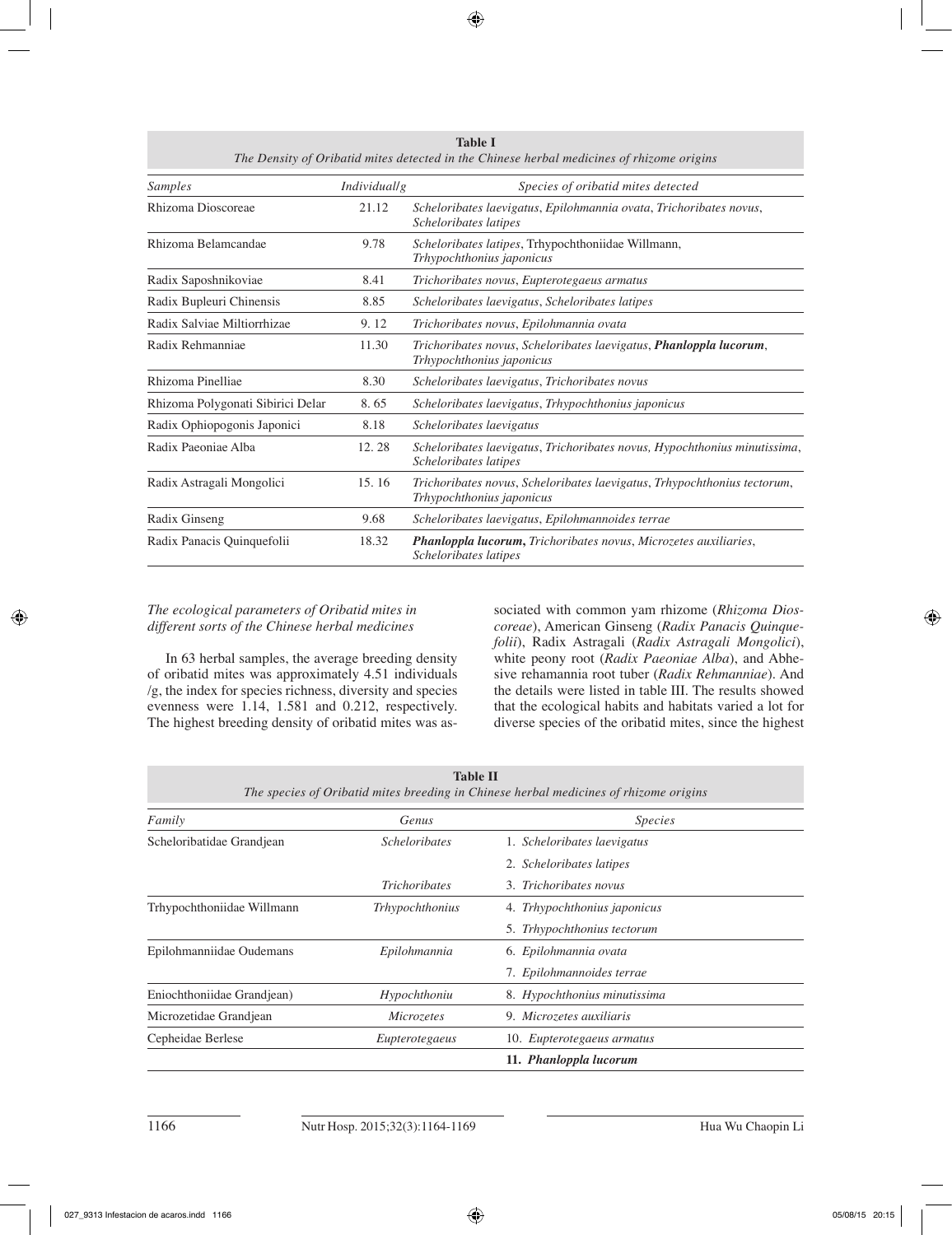| <b>Table III</b><br>The ecological parameters of Oribatid mites in different herbal rhizomes |                                 |                               |                              |                        |                     |  |  |  |  |
|----------------------------------------------------------------------------------------------|---------------------------------|-------------------------------|------------------------------|------------------------|---------------------|--|--|--|--|
| Ecological<br>parameters                                                                     | Herbal categories               |                               |                              |                        |                     |  |  |  |  |
|                                                                                              | Rhizoma Dioscoreae<br>Oppositae | Radix Panacis<br>Quinquefolii | Radix Astragali<br>Mongolici | Radix Paeoniae<br>Alba | Radix<br>Rehmanniae |  |  |  |  |
| Breeding density                                                                             | 21.12                           | 18.32                         | 15.16                        | 12.28                  | 11.30               |  |  |  |  |
| Richness index                                                                               | 1.16                            | 1.19                          | 1.04                         | 0.76                   | 1.82                |  |  |  |  |
| Diversity index                                                                              | 1.49                            | 1.26                          | 1.23                         | 1.61                   | 1.96                |  |  |  |  |
| Evenness index                                                                               | 0.83                            | 0.81                          | 0.79                         | 0.86                   | 0.91                |  |  |  |  |

mite breeding density was found in white peony root (*Radix Paeoniae Alba*), and the maximum richness index, diversity index and evenness index were seen *Radix Rehmanniae,* which suggested that the Chinese medicinal herbs of root and and stem origins are prone to infestation with oribatid mites rich in species diversity, yet the categories of species remain relatively stable.

## *Seasonal distribution for the oribatid mites in the stored herbal medicinal rhizomes*

We also examined the seasonal distribution of oribatid mites in the Chinese herbal medicines, and the the trends of community parameters are shown in table IV.

# **Discussion**

Oribatid mites are important species in terrestrial ecosystems, and play significant part in decomposition processes of the organic matter and nutrients cyclingand in soil formation<sup>11,12</sup>, for which they are recognized as optimal indicators for monitoring over the quality of terrestrial soils. Interestingly, our work indicates that oribatid mites also occur in the stored traditional Chinese medicinal herbs with variety of diverse species. We observed a relatively higher breeding density (4.5.1 individuals/g) and richness index (1.14) of oribatid mites in the samples we collected. This showed that the stored traditional Chinese herbal medicines are seriously infested with such mites, and the breeding species are consistent with the distribution and species in Anhui, China, reported by Chaopin Li<sup>9</sup>. Currently, the harm of oribatid mites starts to draw the attention of researchers with emerging research on this species. Xiaodong Zhan, Qinggui Yang *et al.*13,14 had reported the occurrence of oribatid mites in the Chinese herbal medicines, which were also detected in current work. What's more, oribatid mites are recognized as potential intermediate hosts of Anoplocephalidae and attributable to spreading of certain diseases $15-17$ as well as do harm to the economic crops. Therefore, it is essential and urgent to make a scientific evaluation on the influence of oribatid mites on environment and stored products.

Our investigation revealed that the stored traditional Chinese medicinal herbs infested with oribatid mites are origins of plant rhizomes. This may be associated with incomplete dusting the soil residues off the plants in processing, resulting in breeding of the oribatid mites in the herbal roots. Hughes (1976) considered that breeding of the oribatid mites indoors or in the stored products were the passage through windows or human carriers<sup>1</sup>. However, as far as the habitat traits and omnivorousness of oribatid mites are concerned, the Chinese medicinal herbs together with its storage environment are abundant food resources and favorable to their living. Therefore, improvement on the purity of the Chinese herbal medicines in processing and storage conditions can ensure extended storage time and quality of the products, because of certain selectivity of oribatid mites with the temperature, humidity and food resources<sup>18</sup>. Anhui province lies in the region of East Chinaat the lower reaches of the Yangtze River,

| <b>Table IV</b><br>Variation trends of community parameters for oribatid mites in the four quarters |                                          |                   |                   |                   |  |  |  |  |
|-----------------------------------------------------------------------------------------------------|------------------------------------------|-------------------|-------------------|-------------------|--|--|--|--|
| <b>Months</b>                                                                                       | Average breeding density (Individuals/g) | Richness index    | Diversity index   | Evenness index    |  |  |  |  |
| Jan.                                                                                                | $6.53 \pm 2.29$                          | $2.113 \pm 0.036$ | $1.315 \pm 0.212$ | $0.918 \pm 0.042$ |  |  |  |  |
| Apr.                                                                                                | $5.47 \pm 2.80$                          | $1.432 \pm 0.118$ | $1.066 \pm 0.115$ | $0.935 \pm 0.036$ |  |  |  |  |
| Jul.                                                                                                | $9.32 \pm 2.33$                          | $6.013 \pm 0.021$ | $3.139 \pm 0.084$ | $0.791 \pm 0.059$ |  |  |  |  |
| Oct.                                                                                                | $11.17 \pm 2.12$                         | $5.418 \pm 0.011$ | $2.738 \pm 0.091$ | $0.801 \pm 0.023$ |  |  |  |  |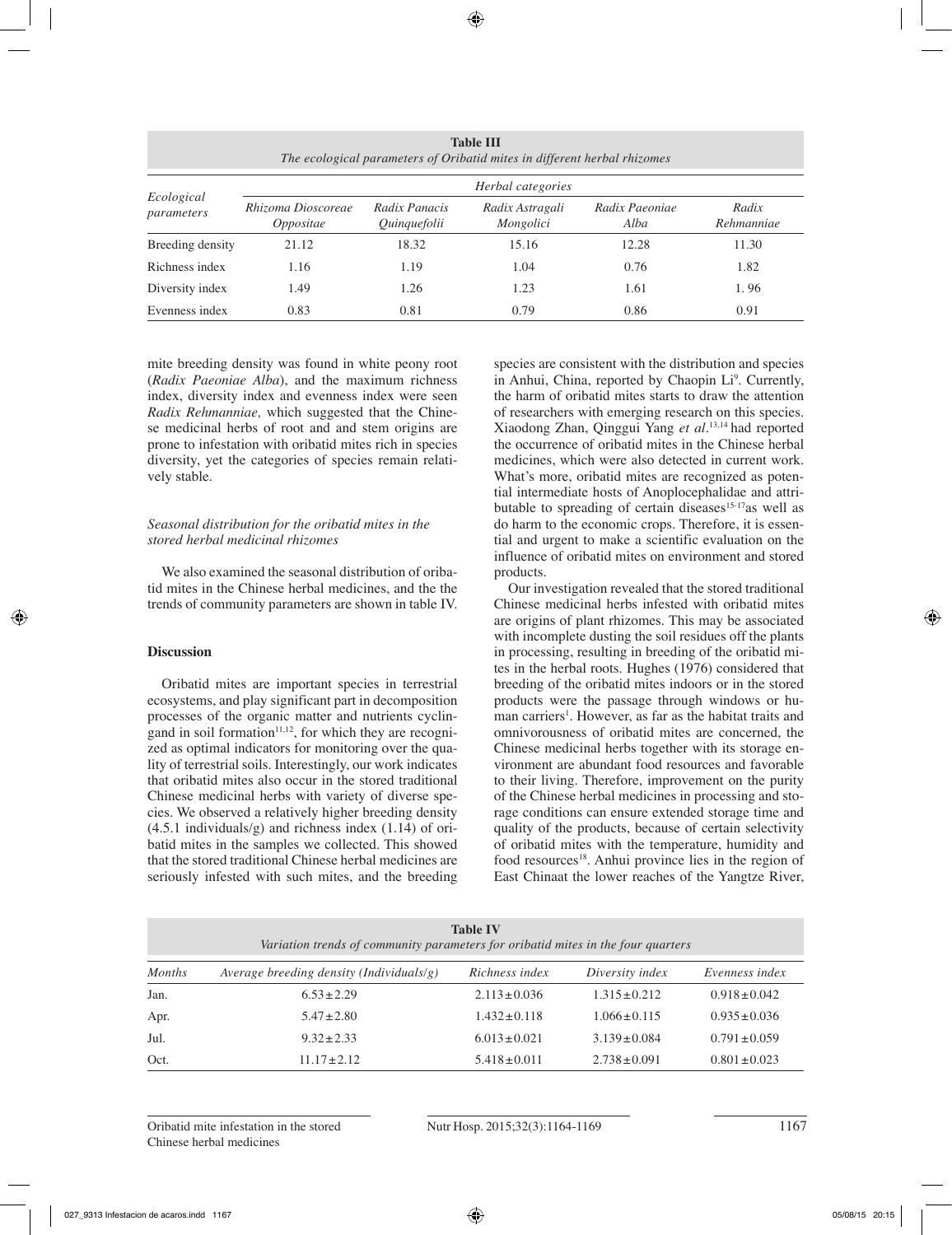and has larger span between the north and south border. Subtropical humid monsoon climate in Anhui area leads to abundant rainfall and distinct four seasons. The annual average temperature is between 15ºC and 16ºC, and yearly average rainfall, 1200 mm, especially the average temperature in summer and autumn seasons reaches 29ºC to 33ºC, and the humidity is some 68%-76% in those two quarters, which makes optimal conditions for the orbited mites to reproduce in large quantity. Chaopin Li *et al*. 19 investigated the oribatid mite community and its diversity, and found that the average breeding density and species richness as well as diversity were higher in the south Anhui areas than in Huaibei plain, Jianghuai hilly region and central plain.

We examined the average breeding density of oribatid mites in Jan. Apr. Jul. and Oct., respectively, in the stored Chinese medicinal herbs in Huainan area, and found that 13 of 63 samples were infested with the oribatid mites. Maximal average breeding density was observed in Common Yam Rhizome, followed by American, and Mongolian Milkvetch Root. In order to understand the seasonal distribution of oribatid mites in the stored traditional Chinese herbal medicines, we performed a calculation and analysis on the average breeding density, community diversity and index of richness and evenness regarding the samples collected in the same storage in different seasons, and found that the index of richness and diversity were highest in July, whereas October represented maximal average breeding density, and April the top evenness index. Previous reports described that the breeding of oribatid mites were affected by temperature, humidity, lighting conditions, their feeding habits and human disturbance<sup>20</sup>. This is consistent with our findings. In our sampling in July, when the average temperature in the warehouse was 31ºC with 75.6% RH, the storage was tightly closed with poorer ventilation and without regular cleaning, which resulted in reproduction of the oribatid mites in large quantity. In October when the temperature was 25ºC with 66% RH, the index of richness and diversity appeared fallen somewhat, yet the breeding density was maximum. This may be associated with longer breeding periods of the oribatid mites, since many females lay eggs in summer season and reproduction occurs in autumn. If the human disturbance is excluded, we consider that average breeding density, index of diversity, community richness and evenness for the oribatid mites are greatly involved in the ambient temperature and humidity, because related highest indicators were seen in summer season $21$ .

We only identified part of the oribatid mites in some of the samples without statistics for remaining species. Meanwhile, it is hard to completely isolate the species from the samples. Therefore, the real count of oribatid mites in the samples might be over our findings. Apart from that, we estimated the breeding quantity of oribatid mites in full sample size exclusively by indirect calculation of the density; this may by and large represent the density of oribatid mites in each herbal sample. Nevertheless, our findings may supply evidence for management of the stored traditional Chinese medicinal herbs and prevention of the oribatid mites breeding in scientific manner, yet research of the oribatid mites regarding their molecular biology, molecular genetics and physiology and pathology remains necessary, which is of great significance for the soil ecological protection or preservation of the stored products.

## **Acknowledgements**

We were grateful to all teachers in the Department of Pathogenic Biology, and some undergraduates from the Medical Laboratory Department, School of Medicine, Anhui University of Science & Technology for their assistance in our experiment.

## **References**

- 1. Hughes, AM. The mites of Stored Food and Houses[M]. Her Majesty's stationary Office London, 1976.
- 2. Zhang Yan, Jin Dao-Chao, A Preliminary Study on Soil Oribatid Mites (Acari:Oribatida) from the Chishui Alsophila Natural Reserve[J], *Acta Arachnologica Sinica* May, 2008, 17(1): 21-24.
- 3. Liu Gao-feng, Research on Community Structure and Diversity of Soil Oribatid Mites in Fanjing Mountain [J]. *Journal of Anliui ri Sci* 2011, 39(1): 142-144.
- 4. Fu Ying, Guo Jian-jun, Community Compos Mite in Shition and Faunal Analysis of Soil Oribatid mite sland of Yellow River Delta [J] *Guizhou Agricultural Sciences* 2011, 39(1): 122-125.
- 5. Hu Zhan-yu, Tian Zhen-zao, You Chun-mei, Jin Dao-chao, Survey of Oribatid Mites in Xihua Park in Wenshan Prefecture in Yunnan Province Tournal of Wenshan University [J] 2011, 24(6): 19-21
- 6. Li Long-shu, Li Yun-rui. Acarology[M]. Chongqing: *Chongqing Publishing House* 1988, 222-228.
- 7. Li Chao-pin, Wu Qian-wen, The mites of stored food and house [M]. Chinese Hefei: *Science and Technology Press* 1996, 288
- 8. Krantz, G. W.. 1978. A manual of acarology[M]. 2nd. Corvallis: Oregon State University Bookstore, Corvallis,Oregon, 509
- 9. Wang Hui-Fu, Wen Zai-Gene Chen Jun. A Checklist of Oribatid Mites of China (Acari:Oribatida)(II) [J]. *Acta Arachnologica Sinica* 2003,12(1):42-63
- 10. Li Chao-pin, Jiang Jia Jia, He Ji, Twang Hui Yon, Constitution and Diversity of Acaridida Community in Storagec Chinese Traditional Medicines in Huainan Region[J]. *Acta Arachnologica Sinica* 2005,14(2):100-103
- 11. Yi Wen-Yin China soil animal [M]. Beijing: *Science Press* 2000, 191-265
- 12. Zheng Jinghong, Wang Lizhen, Wang Xinhua, Zhang Xinya *et al* Studies on The Appliction of Oribatid Mite Ecology to Livestock Farming Production [J]Acts Yeterinsria et Zootechnics Sini $ca.1993, 10(6)$ : 452-456.
- 13. Zhan Xiaodong, Tang Xiuyun, Zhao Jinhong, Sun Entao, Wang Shaoshen, Li Chaopin. A study on ecology of acaroids mites in Chinese herbal medicines in Anhui Province. *Journal of Tropical Disease and Parasitology* 2009, 7(3): 135-137.
- 14. Yang Qin-Gui Li Chao-Pin study of Acaroid mites breeding in traditional medicinal materials [J] Journal of Tropical Diseases and Parasitology
- 15. Li Zhaopin. Medical arthropod animal science [M]. Beijing: *People's Medical Publishing House* 2009, 1258-1266.
- Li Chaopin. Medical Arthropodology[M]. People's Medical Pu*blishing House* 2009, 1258-1266.